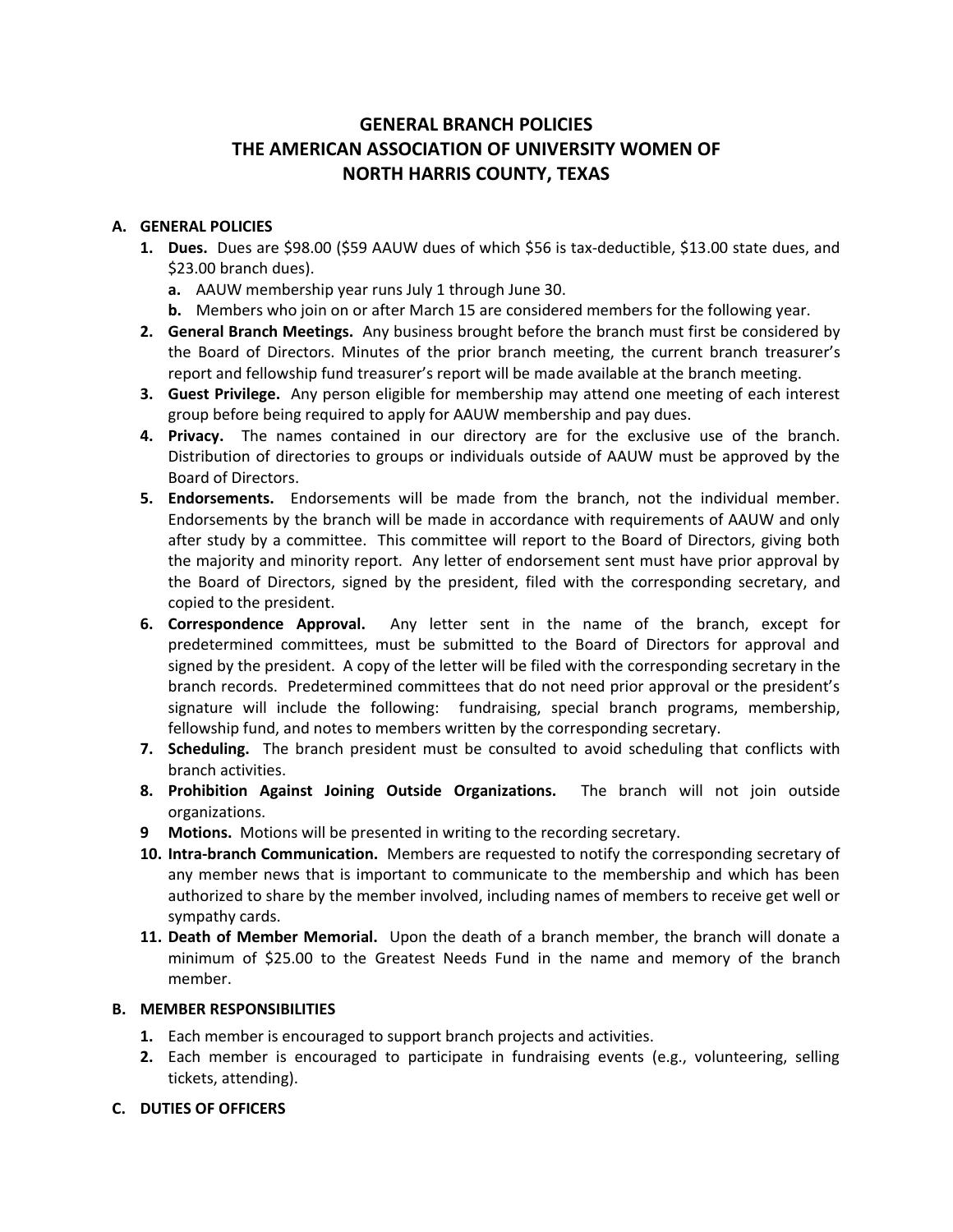- **1. President.** The president of the branch will
	- **a.** be responsible for bringing the branch bylaws into conformity with AAUW bylaws after each AAUW convention and for submitting revised bylaws to the chair of the state committee on bylaws.
	- **b.** be responsible for bringing branch bylaws into conformity with the state bylaws after a state convention, and
	- **c.** perform the following duties:
		- **1)** develop agendas and preside at all meetings of the branch, the Board of Directors, and the executive committee,
		- **2)** call special meetings of the branch in accordance with the provisions of the branch bylaws,
		- **3)** appoint, with the approval of the executive committee, the chairs of task forces and all committees, with the exception of the nominating committee, those chairs provided for by election, and any additional officers authorized by the bylaws,
		- **4)** serve as ex officio member of all task forces and committees, except the nominating committee, and
		- **5)** have available for reference at all meetings a copy of the branch bylaws and a list of the Board of Directors, including a list of special committee chairs.
		- **6)** arrange for appropriate yearly updates for key executive and signatories to branch and fellowship fund accounts. Accompany the treasurers as they make changes to the accounts.
- **2. President-Elect.** The president-elect of the branch will
	- **a.** assumes the duties of the president in the temporary absence of the president,
	- **b.** serves as ex officio member of all task forces and committees, except the nominating committee,
	- **c.** updates the job descriptions,
	- **d.** coordinates updates and distributions of board notebooks,
	- **e.** performs such other duties as are requested by the president or the Board of Directors.
- **3. Vice Presidents.** There will be four vice presidents of the branch. One vice president will serve as chair of the program development committee, one as chair of the membership committee, one as chair of the fellowship fund committee, and one as chair of the media communication committee.
	- **a. Program Vice President.** The program vice president will serve as chair of the committee on program development and will also perform the following duties:
		- **1)** presides at meetings in the absence of the president and president-elect,
		- **2)** schedules branch meetings and speakers to be presented for approval at the first Board of Directors meeting of the fiscal year,
		- **3)** sends a copy of the program reminder for membership to the corresponding secretary to send out with the branch minutes,
		- **4)** coordinates programs for branch meetings, introduce speakers, and provide speaker gifts, and
		- **5)** performs such other duties as are requested by the president or by the Board of Directors.
	- **b. Membership Vice President.** The membership vice president will serve as the chair of the membership committee and will also perform the following duties: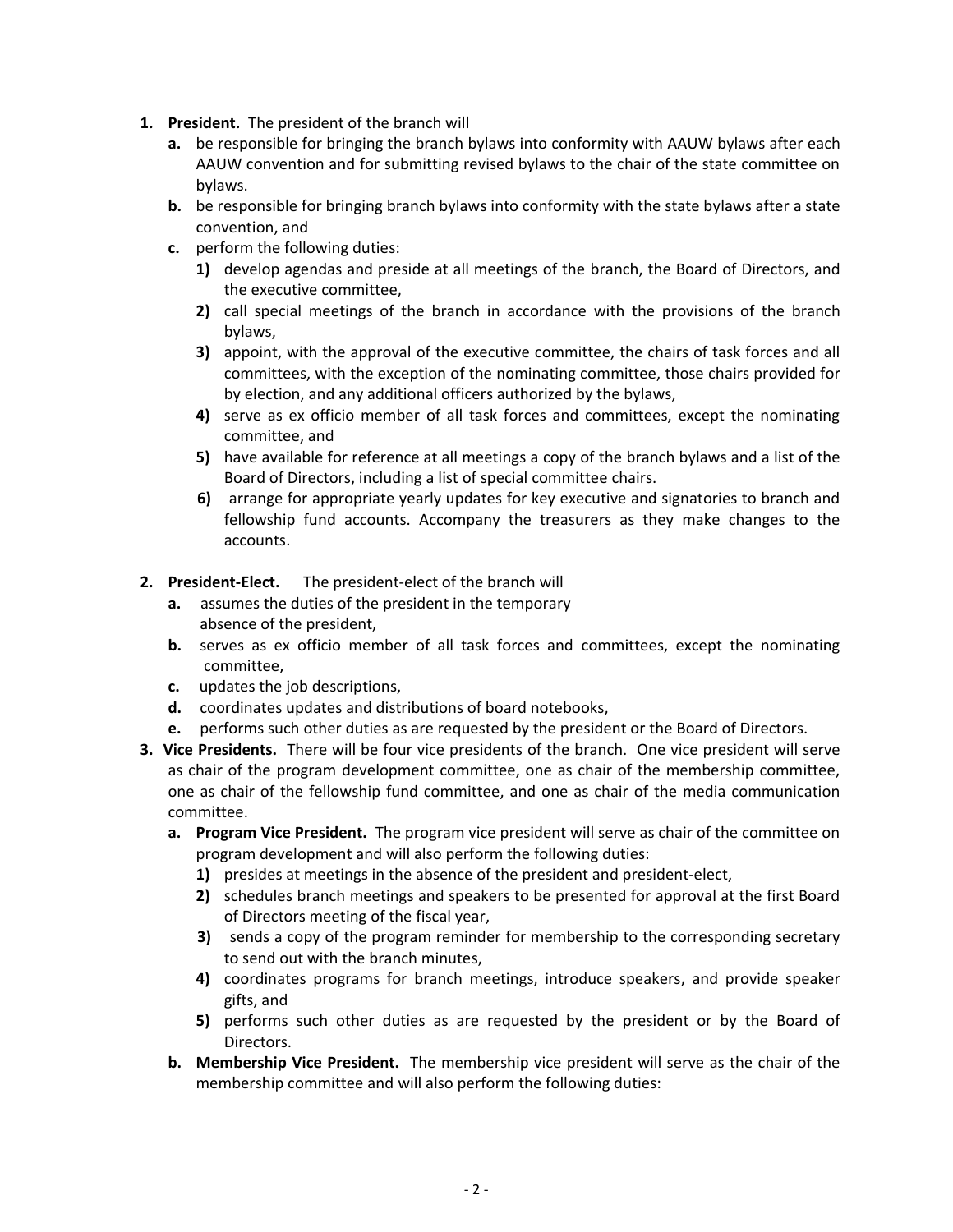- **1)** presides at meetings in the absence of the president, president-elect, and program vice president,
- **2)** develops and execute a recruitment, retention, and membership involvement plan to include a minimum of two membership activities,
- **3)** maintains branch membership database, and
- **4)** performs such other duties as are requested by the president or the Board of Directors.
- **c. Fellowship Fund Vice President.** The fellowship fund vice president will serve as the chair of the fellowship fund committee and will also perform the following duties:
	- **1)** presides at meetings in the absence of the president, president-elect, program vice president, and membership vice president,
	- **2)** publicizes the availability of AAUW awards and grants and encourage members of the branch to apply for research and project grants,
	- **3)** publicizes the branch grant program and with the fellowship fund committee, establish the award criteria, review and score the grant applications, and make the funding recommendations,
	- **4)** coordinates with the fellowship fund treasurer on distribution of fellowship fund monies, and
	- **5)** performs such other duties as are requested by the president or the Board of Directors.
- **d. Media Communication Vice President.** The media communication vice president will serve as the chair of the media communication committee and will also perform the following duties:
	- **1)** presides at meetings in the absence of the president, president-elect, program vice president, membership vice president, and fellowship fund vice president,
	- **2)** provides a consistent message about NHC AAUW to the public by
		- a. keeping the Facebook page up to date with membership happenings, the calendar, and AAUW official news, and
		- b. posting important documents (for instance, grant applications), newsletters, calendars, programs, and AAUW official news on the branch's website,
		- **3)** builds external relationships with the public,
		- **4)** coordinate publicity of the branch's programs and other major events to increase our public image,
		- **5)** facilitates the production of *The Nutshell* each month to inform our members of all interest group events as well as AAUW news, and
		- **6)** performs such other duties as are requested by the president or by the Board of Directors.
- **3. Recording Secretary.** The recording secretary will record and retain custody of minutes of all meetings of the branch, the Board of Directors, and the executive committee, and will perform the following duties:
	- **a.** has available at all meetings the minutes of the most recent meetings of the Board of Directors and the branch, a copy of the branch bylaws, and a list of the Board of Directors members,
	- **b.** maintains an official record book containing the bylaws, policies, and minutes of branch and Board of Directors meetings, including committee and officer reports, and
	- **c.** performs such other duties as are requested by the president or by the Board of Directors.
- **4. Corresponding Secretary.** The corresponding secretary shall serve as communication liaison between the Board of Directors and members of the branch through written correspondence via postal service or by electronic means as appropriate and will perform the following duties: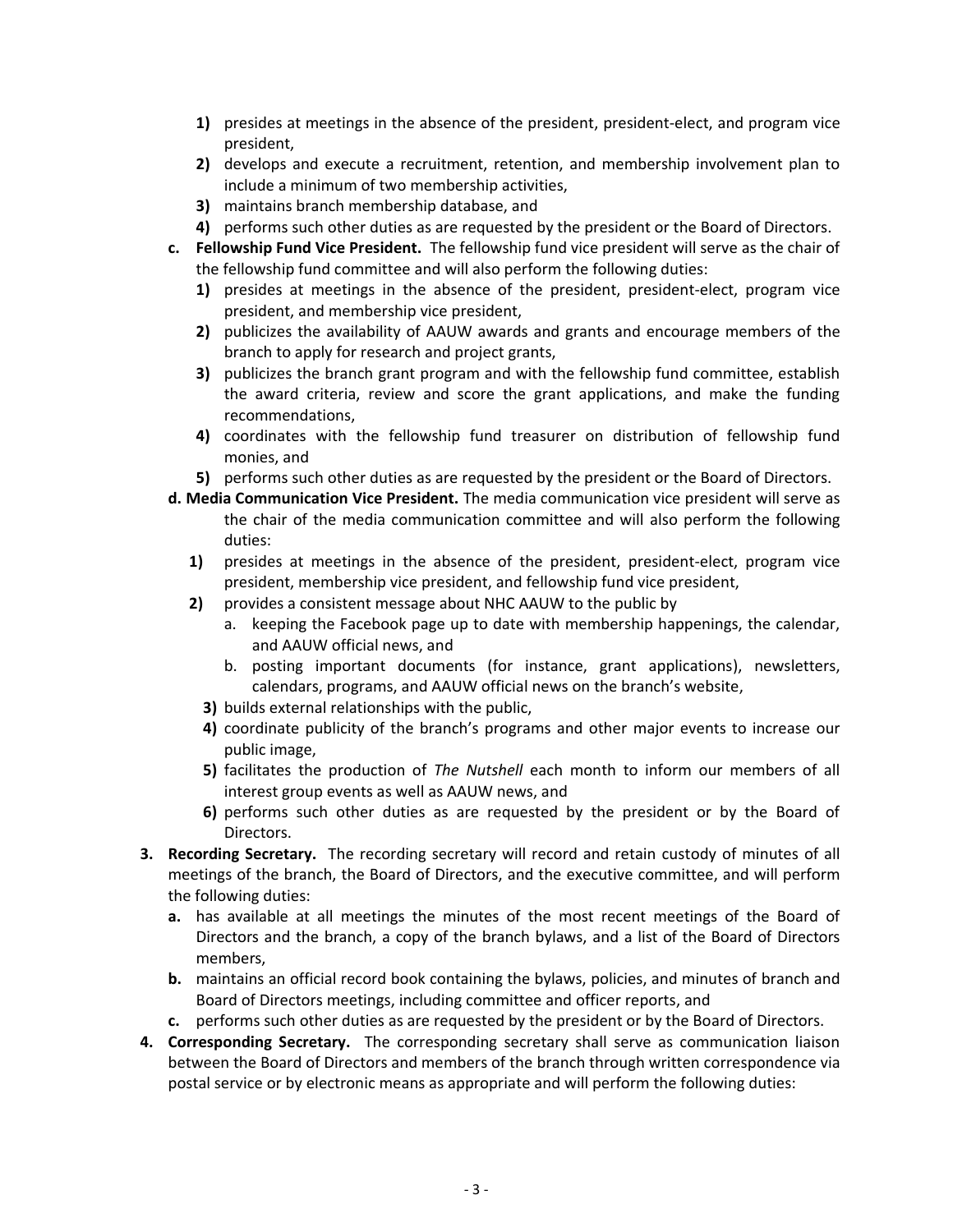- **a.** has charge of branch correspondence as delegated by the president or by the Board of Directors,
- **b.** keeps on file all communications received and copies of all letters sent, and
- **c.** performs such other duties as are requested by the president or by the Board of Directors.
- **5. Branch Treasurer.** The branch treasurer will transmit to AAUW and state all membership applications and dues made to the branch under the AAUW bylaws and will also perform the following duties:
	- **a.** receives all monies due to the branch,
	- **b.** pays all bills provided for in the budget or verified by the president,
	- **c.** keeps a proper set of books,
	- **d.** provides monthly treasurer's report at all Board of Directors and general meetings,
	- **e.** distributes a copy of the monthly treasurer's report to the president and secretary to file in their notebooks,
	- **f.** brings notebook of financial records for reference to all meetings (Board of Directors and general),
	- **g.** enters a financial report of the year's budget and activities of the Board of Directors and all accounts pertinent to the branch to be sent to all members by email prior to the annual meeting of the branch and at such other times as requested by the Board of Directors,
	- **h.** serves as chair of the finance committee,
	- **i.** file state and/or federal tax forms as required for the branch and for the NHC AAUW Fellowship Fund if not done so by the fellowship fund vice president or fellowship fund treasurer,
	- **j.** in the absence of the fellowship fund vice president and the fellowship fund treasurer, the treasurer will be responsible for submitting funds to AAUW as designated for educational funds programs, including AAUW Legal Advocacy Fund, by the specified deadlines and will keep separate ledgers for each type of account,
	- **k.** presents the books for an annual financial review,
	- **l.** forward upon the death of a branch member a donation of a minimum of \$25.00 to the Virginia R. Lyon American Fellowship in the name and memory of the branch member, and
	- **m.** accompanies a key executive to the bank to change signatory on the branch account.
	- **n.** perform such other duties as are requested by the president or by the Board of Directors.
- **6. Fellowship Fund Treasurer.** The fellowship fund treasurer will handle the 501 (c) (3) monies and will also perform the following duties:
	- **a.** submits a financial report each month to the branch treasurer,
	- **b.** submits an oral report to the Board of Directors,
	- **c.** file state and federal tax forms for the fellowship fund as required in coordination with the branch treasurer,
	- **d.** receives, record, and forward to AAUW all relevant contributions from the branch and/or individuals. All such contributions received by AAUW by December 31 will be credited to the current calendar year. Beginning January 1, all contributions will be credited to the next calendar year, and
	- **e.** accompanies a key executive to the bank to change signatory on the fellowship fund bank account.
	- **f.** performs such other duties as are requested by the president or by the Board of Directors.
- **7. Parliamentarian.** The parliamentarian will act as advisor on parliamentary procedure to the president and members of the branch, giving instructions at such time as called for and will also perform the following duties:
	- **a.** assists in interpretation of the bylaws,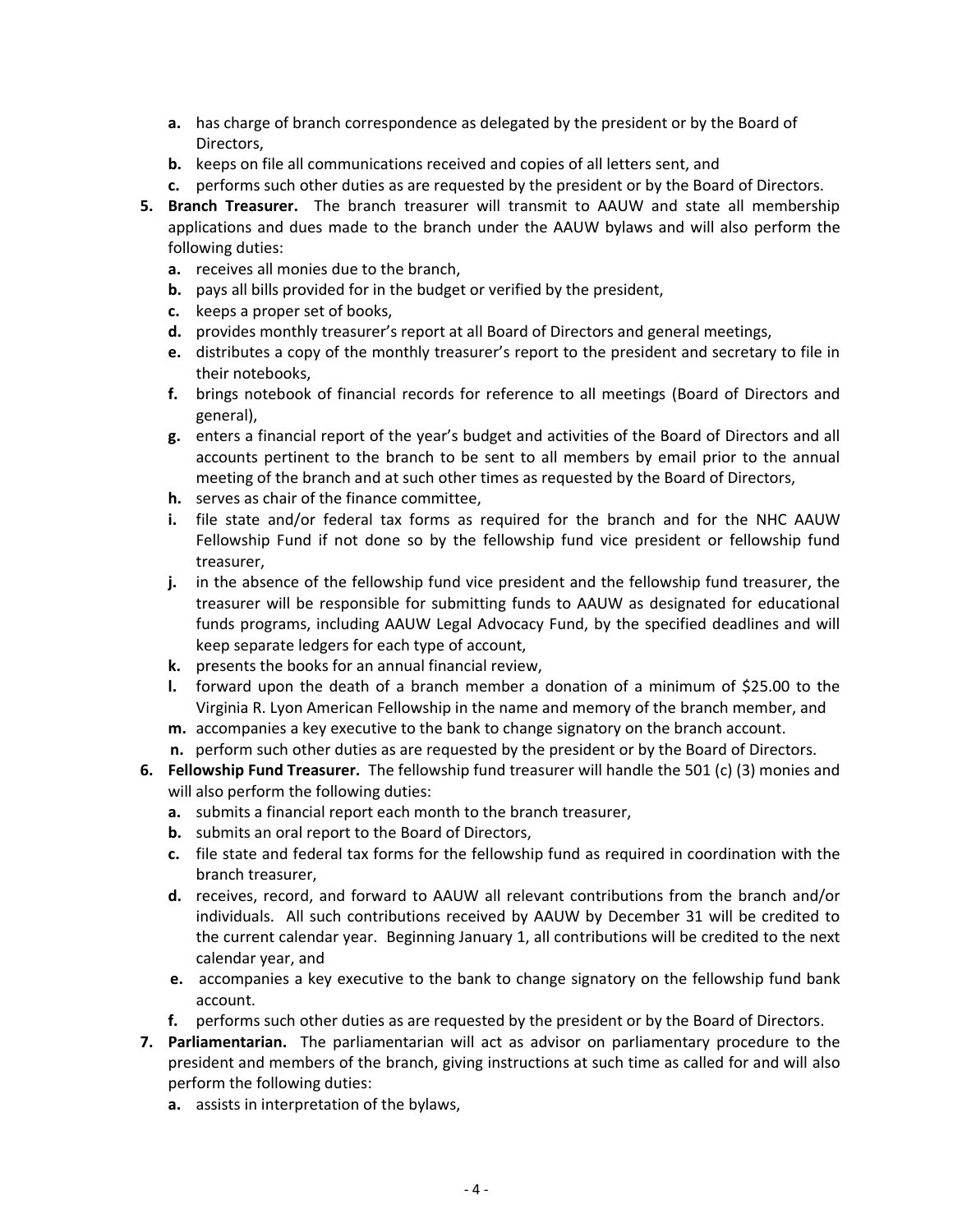- **b.** serves as chair of the committee on bylaws, and
- **c.** performs such other duties as are requested by the president or by the Board of Directors.
- **8. Past President.** The past president will chair the nominating committee and perform such other duties as are requested by the president or by the Board of Directors.

#### **D. COMPOSITION AND FUNCTION OF COMMITTEES**

- **1**. **Committee on Bylaws,** chaired by the parliamentarian, will consist of three to six (3-6) members including the president and president-elect ex officio. Members will be selected by the chair in consultation with the president. The committee will review the bylaws yearly after the national or state convention and propose amendments to bring the bylaws into conformance with the national and state bylaws. The committee chair will present proposed amendments at the first Board of Directors meeting of the fiscal year and arrange to have the Board of Directors approved proposed amendments emailed to the general membership prior to the vote at the next branch meeting. The chairman is responsible for sending approved bylaws to National upon completion. This committee will review the branch policies yearly and recommend any proposed amendments to the Board of Directors for approval at the first Board of Directors meeting of the fiscal year.
- **2. Committee on Fellowship Fund,** chaired by the fellowship fund vice president, will consist of seven to ten (7-10) branch members, including fellowship fund vice president, former fellowship fund vice president, fellowship fund treasurer, fundraising chair, two at-large members chosen by the chair in consultation with the president, the branch president and president-elect ex officio, and two alternates. The committee will be responsible for implementing AAUW programs on fellowships, research, and projects as may be established by AAUW. To assist the fellowship fund vice president, fellowship fund monies will be deposited in a separate account administered by the fellowship fund treasurer. Distribution of fellowship fund monies from fundraisers is as follows:
	- **a.** The special branch programs receive 20% of the funds that are available to distribute. The available amount for grants, special branch programs, grant expenses, national AAUW, and Lone Star is calculated from the beginning balance of the Fellowship Fund minus startup of \$2,500 and minus other commitments from prior year that have not cleared the account. Proceeds from the fundraiser, donations, memorials, community rewards programs, and other monies directed to the 501 (c) (3) are included in the beginning balance of July 1 of the fiscal year that ends the following June 30, so the distribution of funds in the spring occurs in the same fiscal year as the calculation of available funds.
	- **b.** The fellowship fund committee will make recommendations to the Board of Directors for distribution of the remainder of fellowship fund monies which may include AAUW funds, branch grant recipients, and Lone Star College Foundation for the NP 100 Program Fund or the NE 120 Endowment Fund.
	- **c.** Start-up money for the next fundraiser, at a minimum of two thousand five hundred dollars (\$2,500), will be kept in the North Harris County AAUW Fellowship Fund.
	- **d.** With the recommendation of the Board of Directors, the fellowship fund committee can develop guidelines and procedures for additional educational awards.
- **3. Committee on Finance,** chaired by the branch treasurer, will consist of three to six (3-6) branch members including the president and president-elect ex officio. Members will be selected by the chair in consultation with the president. It will be the responsibility of the committee to have a recommended budget ready for approval by the Board of Directors at the first meeting of the fiscal year. It is the responsibility of the branch treasurer to provide the necessary financial records or information needed by this committee. Officers and chairs of standing committees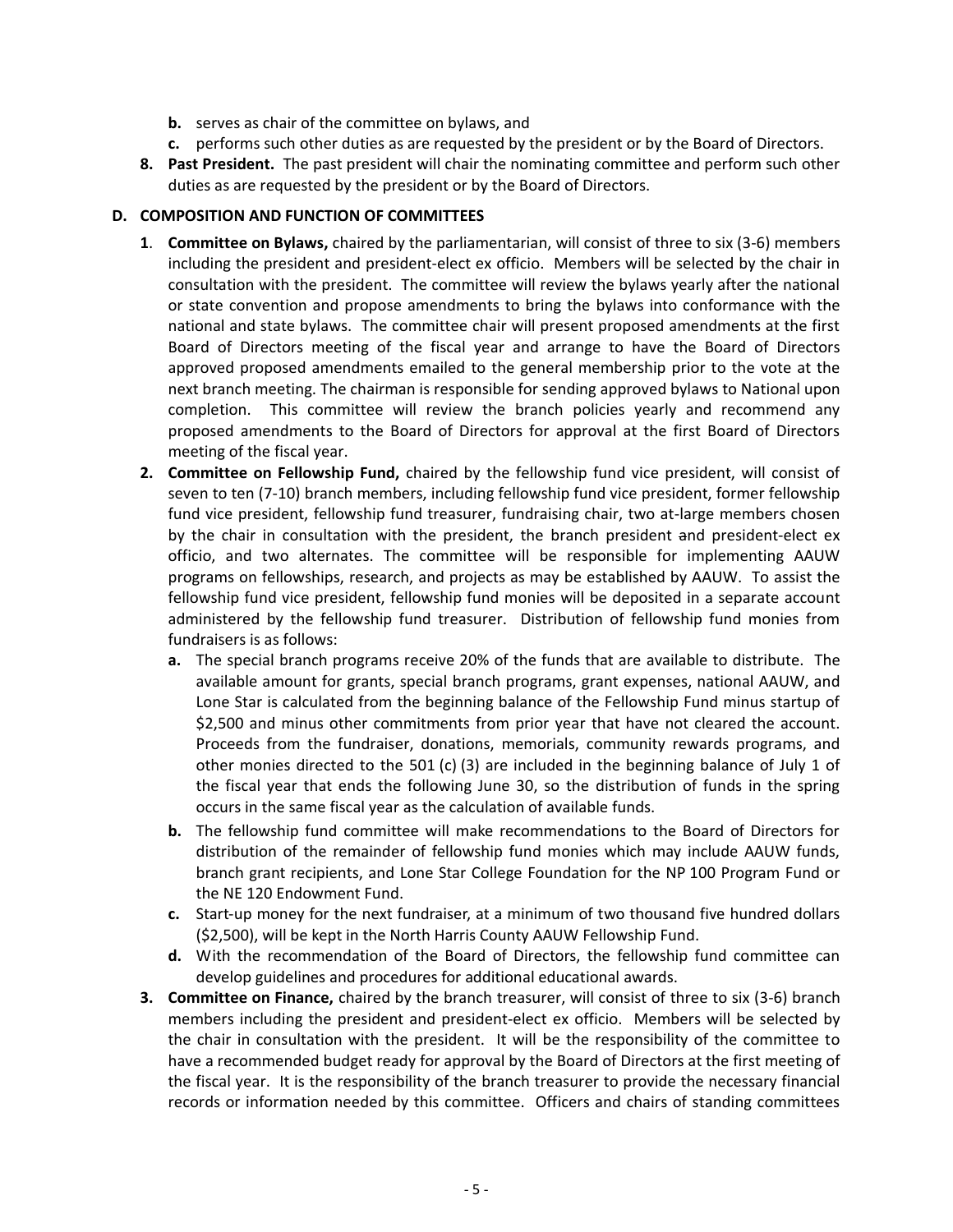will submit their budget requirements to the branch treasurer before July 15 of the current fiscal year. Any expenditure that exceeds the approved budgeted amount by \$50.00 must receive Board of Directors approval. Requests for expenses not included in the budget will be submitted to the finance committee. After reviewing, the committee will make a recommendation to the Board of Directors for action.

- **a.** The treasurer, as chair of the finance committee, will present a proposed budget to the Board of Directors at the first Board of Directors meeting of the fiscal year. The budget must be approved by the Board of Directors. The branch membership will then vote on the proposed budget at the first branch meeting of the fiscal year.
- **b.** Monies will be budgeted for conventions and conferences each year. The president and president-elect will represent the branch at conventions and conferences. If either cannot attend, the program vice president or membership vice president will be the representative for the branch. Expenses for travel, lodgings (no more than half of a double room rate), and EARLY convention registration fees will be considered. Additional expenses may be considered by the Board of Directors for approval and reimbursement.
- **4. Committee on Financial Review.** The books [501 (c) (4) and 501 (c) (3)] of the branch and fellowship fund will be reviewed at the end of each fiscal year by a committee of members or outside source appointed by the president to do a volunteer review. The financial reviewer(s) will present a brief report to the Board of Directors stating their findings and certifying that to the best of their knowledge the accounts are correct and kept according to generally accepted accounting principles and practices.
- **5. Committee on Fundraising,** chair appointed by the president and Board of Directors, will be responsible for all fundraising done by the branch. Fundraising projects will be presented to the Board of Directors for approval and implemented by the chair and committee members, who are named by the chair in consultation with the president. This is to include at least one major fundraising event during the year. Seed monies for these projects will come from the 501 (c) (3) fellowship fund treasury.
- **6. Committee on Media Communication,** chaired by the media communication vice president, will consist of the newsletter editor, the publicity appointee, the Facebook Page manager, the Web liaison, and up to three more members. The committee will be responsible for promoting a consistent message about the mission of AAUW for the membership and the public.
- **7. Committee on Membership,** chaired by the membership vice president, will be responsible for branch membership recruitment, retention, and orientation of members to AAUW's purpose and programs.
- **8. Committee on Program Development,** chaired by the program vice president, will consider the mission of AAUW and will recommend to the Board of Directors the selection of the programs to be implemented.
- **9. Committee on Public Policy,** chair appointed by the president and Board of Directors, will be responsible for the public policy program of the branch.
- **10. Committee on Special Branch Programs,** chair appointed by the president and Board of Directors, will consist of eight (8) members: chair, former chair, fundraising chair, three (3) atlarge members, and the branch president and president-elect ex officio, and two alternates. Atlarge members and alternates will be chosen by the chair in consultation with the president. This committee will be responsible for identifying and implementing a branch program that promotes AAUW goals and objectives on a local level. Funding for the selected project is outlined in D 2 a. The committee chair will present a formal proposal and a written budget for Board of Directors approval. Upon completion, a written account of how the project was